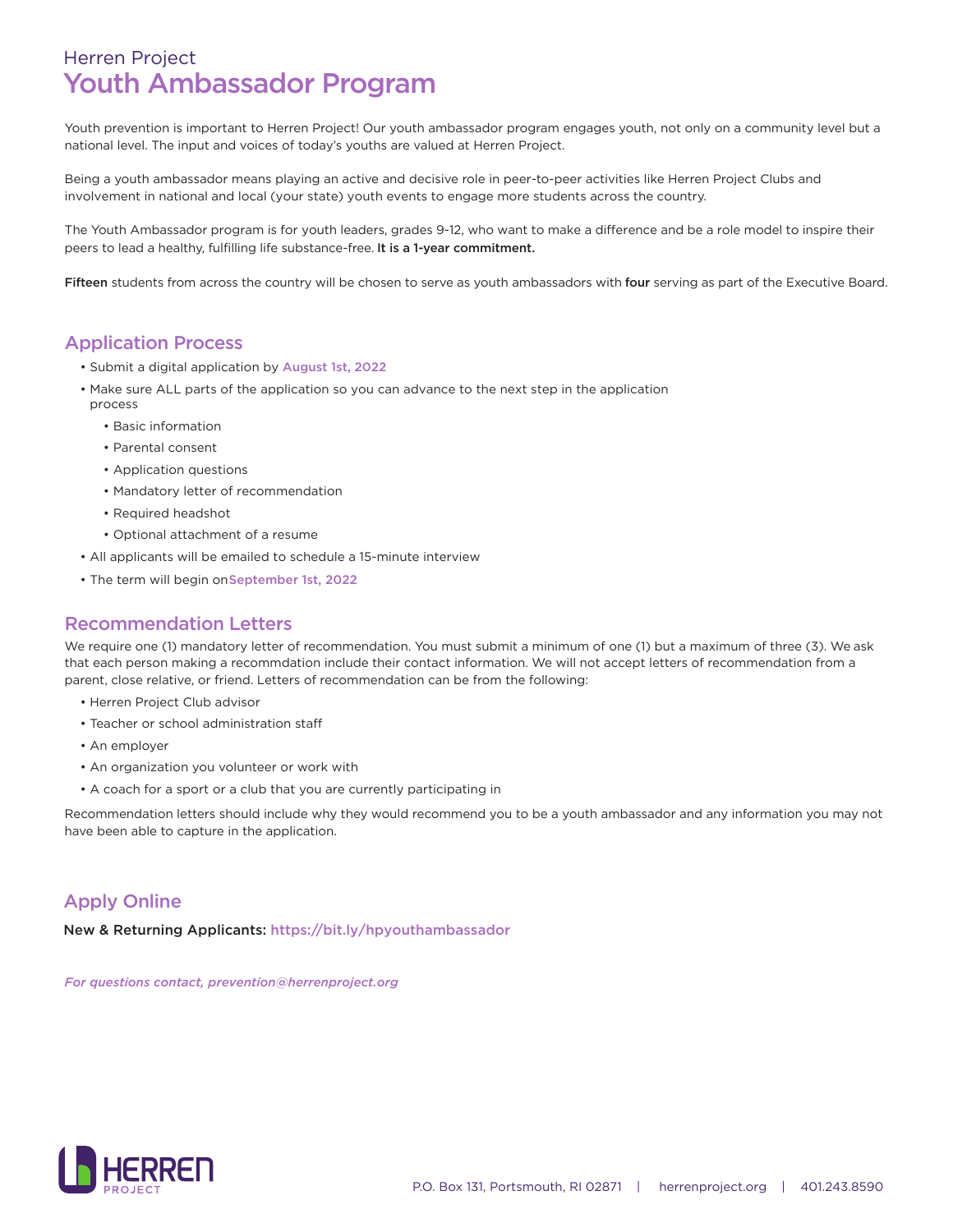# Youth Ambassador Program Herren Project

## What is a Youth Ambassador?

As a Youth Ambassador for Herren Project, ambassadors have an important role in representing Herren Project's brand and mission for youth nationwide. You will also take an active part in youth engagement and prevention-orientated projects during your year serving as an ambassador!

## Things a Youth Ambassador Might Do

- Participate in 1-hour, monthly Zoom calls for icebreaker activities and discussion on Herren Project Clubs and our youth-serving initiatives.
- Help increase engagement on Herren Project's social media pages, especially our Instagram, BeYouth.Hp
- Encourage friends and family to like/follow Herren Project on Facebook, Instagram, and Twitter.
- Engage with events, contests, and activities that Herren Project is doing.
- Participate in the planning of the Inspire Youth Conference.
- Attend leadership training and conferences.
- Create plans and execute them for National Drug and Alcohol Facts Week or Wellness Week with Herren.
- Choose a fun prompt and write a blog.
- Choose a fun topic and pair it with a new ambassador to vlog it!
- Collaborate on fun, youth events, and ideas to do in your communities!
- Encourage and empower other youth to live a healthy, fun, fulfilling lifestyle!
- Share an idea for a project or a suggestion.
- $\cdot$  RF YOU!

## Guidelines

One of Herren Project's missions is to encourage a positive, healthy lifestyle among youth! These guidelines are to ensure our goals to empower youth to be the best version of themself and make a difference in theircommunity.

- Being an ambassador includes demonstrating the "No-Use" lifestyle. (This includes alcohol, illicit drugs, and or vapes.)
- Communicate. If you are feeling overwhelmed or need help, please do not be afraid to reach out!
- Be YOU! Being true to who you are is one of the TOP things we want and look for!
- Be HEALTHY! We're here to create a positive atmosphere!
- Be HONEST! If something is wrong, there is an issue, or anything else, just be honest.
- Be CREATIVE! Do not be afraid to say an idea! Let your imaginative mind and thoughts run!
- Be OPEN! Have a growth mindset, not a fixated mindset!

## Apply Online

New & Returning Applicants: https://bit.ly/hpyouthambassador